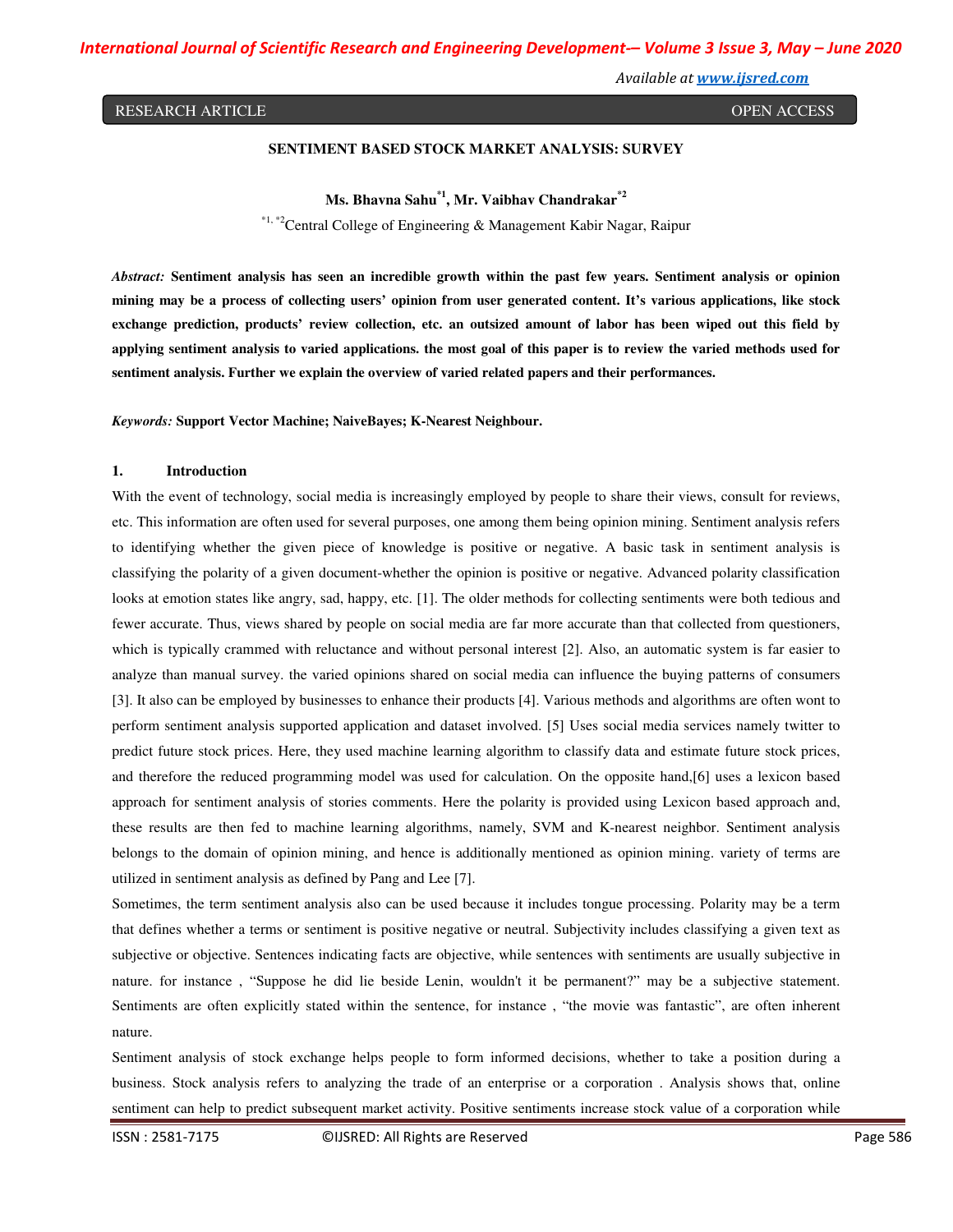*Available at www.ijsred.com*

negative remark decreases it. Stock price depends on new information significantly. the various information sources are people's opinion in social media, news, articles etc.

### **2. Challenges and Applications**

Sentiment analysis or opinion mining can have various applications like movie reviewing, stock exchange prediction, product feature reviews etc. the varied challenges [8] are:

- Finding the right dictionary: it's difficult to seek out the foremost accurate dictionary that contains all required words, and typically we will overcome this problem by creating our own dictionary supported the need .
- Detection of sarcasm in statements: it's difficult to detect sarcasm and supply it an appropriate polarity value.
- Detection of faux reviews: internet contains spam content also . Effective Sentiment classification requires this spam content to be eliminated before processing. this will be done by identifying duplicates, by detecting outliers. [10]
- Use of orthographic words: orthographic words like too, veeery, etc. are difficult to polarize.
- Use of abbreviations: short forms like u for; you', 4 for 'for' are difficult to supply polarity for.

### **3. Methodology**

Sentiment analysis are often administered at three levels, namely, document level, sentiment level, and aspect level [11]. Sentiment analysis includes three main steps, identification, classification, and aggregation [12].



Figure 3.1. Sentiment classification techniques

### **Dictionary Based**

A sentiment dictionary are often wont to identify polarity of given word during a text. during this method, a predefined dictionary is first created manually employing a set of seed words [9]. The polarity of text can then be assigned as positive, negative, or neutral supported these predefined dictionaries. This method uses word count, frequency of occurrence and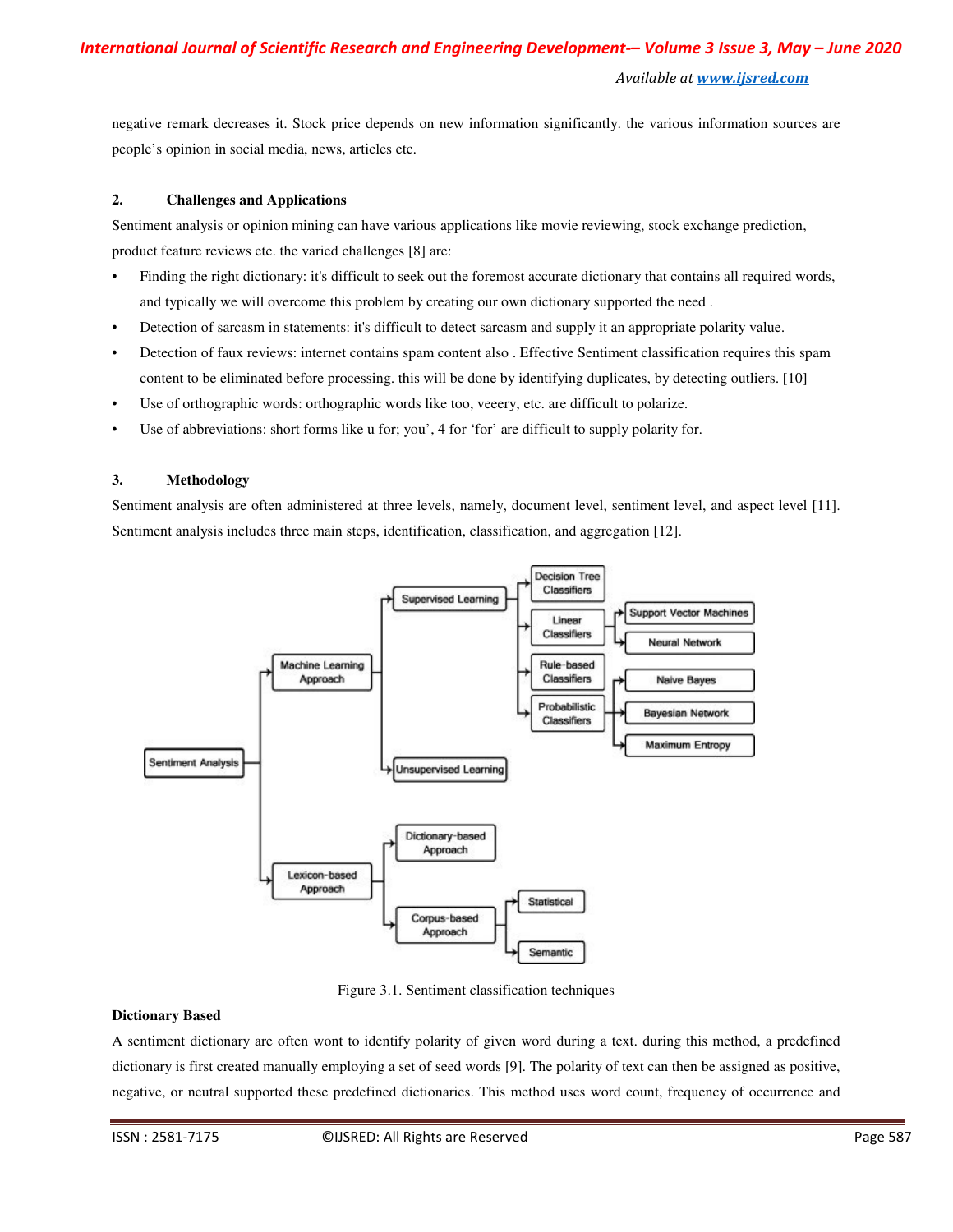# *International Journal of Scientific Research and Engineering Development-– Volume 3 Issue 3, May – June 2020 Available at www.ijsred.com*

other methods to supply polarity to given data [13]. the utilization of this approach for sentiment analysis are often explained as follows [14]: seed words with predefined polarity values are collected manually. An algorithm is then applied, which searches dictionaries like wordnet to seek out more words of comparable nature. These new words can then be added to the list and process are often iterated till no new words are found.

#### **Supervised Learning**

Supervised learning provides polarity to new data supported a training dataset. The training data consists of input file and output variables. One common method under supervised machine learning is using support vector machine (SVM). The support vector machine contains an algorithm that recognizes patterns from the given data and groups similar group members using the concept of decision plane [15]. SVM can give an accuracy up to80% with the right dataset [16].

# **Paper Paper Paper Performance Performance Performance** Sentiment Analysis This paper analyses the sentiments of data collected from on News Articles for he news articles. To get the news links, the Bing API was used equation-  $53.2\%$ , Stocks [17] and a sentiment dictionary was then used to analyse the articles. and for gradient A comparison between two different machine learning decent-59.5%. algorithms was made, and also, the predicted results were compared with the actual changes of stock prices in the market. Mapping the analysis to immediate changes in the market was discovered as scope for future improvement. Accuracy for normal Stock Trend This paper deals with the feature sparse problem resulting from Prediction Relying sentiment analysis using tweets. In order to overcome this, a |90.34%. model called text- sentiment-based stock trend prediction model was used. This model uses an SVM classifier model. To improve accuracy, the hybrid feature selection method was added to the model. Here aSentiWordNet is used to add weightage to selected features. This paper compares many learning algorithms, concluding that SVM is the most accurate one. An accuracy of on Text Mining and Sentiment Analysis with Tweets [18] Twitter mood This paper is used to check whether or not the moods of people predicts the stock correlate to the Dow Jones Industrial Average (DJIA) value. 87.6% was obtained market [19] For doing so, two tracking tools are used, namely, opinion and Mean Average finder that measures positive versus negative mood and Error was reduced Google-Profile of Mood States (GPOMS) that measures by more than 6%. mood in terms of 6 dimensions (Calm, Alert, Sure, Vital, An accuracy of

## **4. Results and Discussions**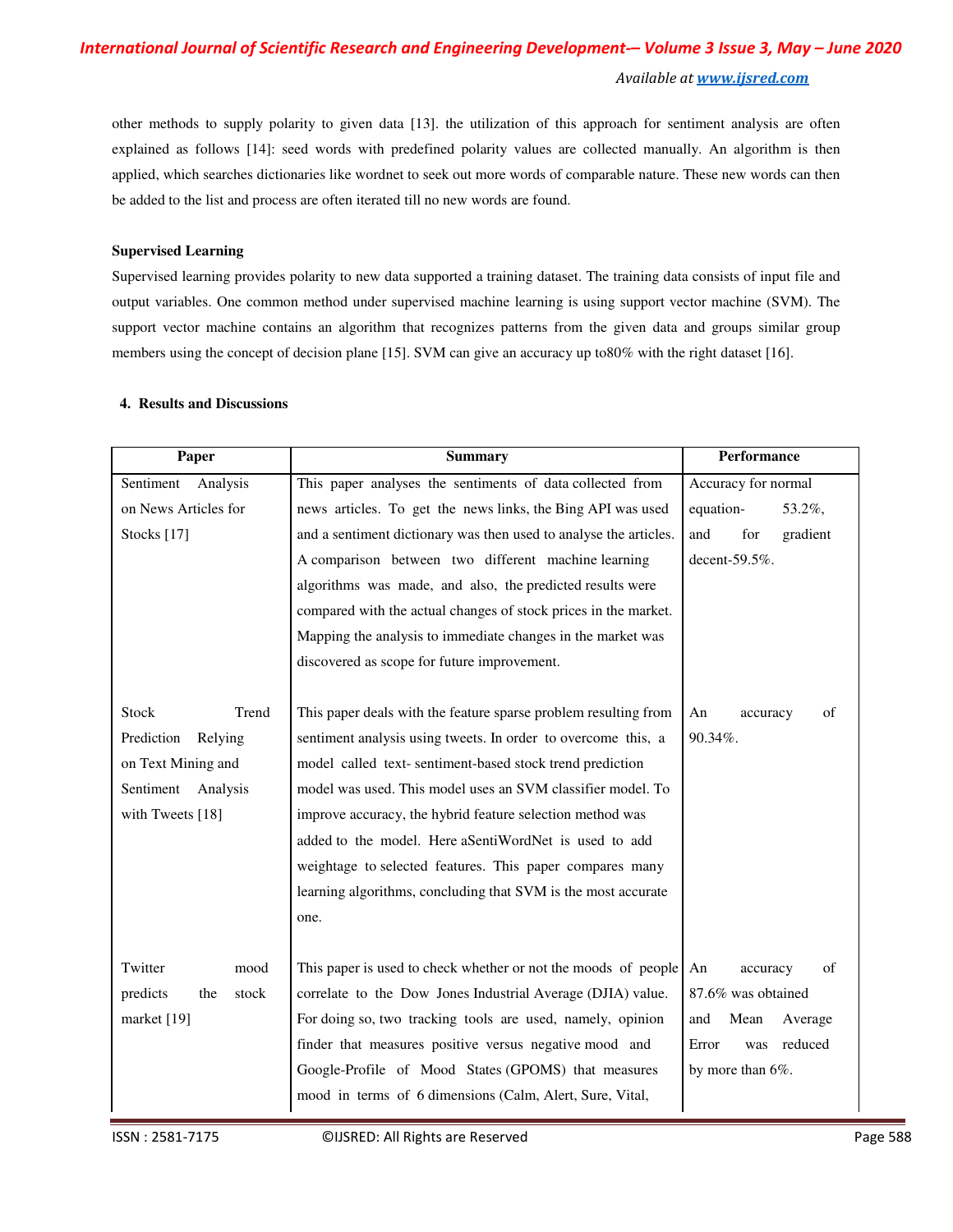# *International Journal of Scientific Research and Engineering Development-– Volume 3 Issue 3, May – June 2020*

*Available at www.ijsred.com*

| <b>Collective Sentiment</b><br>of<br>Mining<br>Micro<br>blogs in 24-hour<br>Price<br>Stock<br>Movement | Kind, and Happy) for measuring the response to presidential<br>election and Thanksgiving. This paper also throws light on<br>the hypothesis that peoples' moods measured using opinion<br>finder and GPOMS predict the DJIA closing values.<br>This paper is used for collective sentiment analysis to<br>predict and analyse the stock price change for the next day. it<br>includes the use of a two-stage process which uses NLP approach<br>and a statistical analysis approach. It is based on the SVM<br>approach. It uses the knowledge of machine learning and natural | of<br>An<br>accuracy<br>71.84% for<br>positive<br>sentiments<br>and<br>74.3% for negative |
|--------------------------------------------------------------------------------------------------------|--------------------------------------------------------------------------------------------------------------------------------------------------------------------------------------------------------------------------------------------------------------------------------------------------------------------------------------------------------------------------------------------------------------------------------------------------------------------------------------------------------------------------------------------------------------------------------|-------------------------------------------------------------------------------------------|
| Prediction [20]                                                                                        | language processing. The result of prediction is tested using<br>Granger Causality test.                                                                                                                                                                                                                                                                                                                                                                                                                                                                                       |                                                                                           |
| <b>Stock</b><br>Price                                                                                  | This paper stresses on the fact that according to efficient market                                                                                                                                                                                                                                                                                                                                                                                                                                                                                                             | Random model<br>The                                                                       |
| Prediction<br>using                                                                                    | hypothesis (EMH) stock prices depend on a number of factors,                                                                                                                                                                                                                                                                                                                                                                                                                                                                                                                   | algorithm<br>yields an                                                                    |
| Regression<br>Linear                                                                                   | one of them being peoples' opinion or sentiment. This paper                                                                                                                                                                                                                                                                                                                                                                                                                                                                                                                    | accuracy of<br>60.39%                                                                     |
| on Sentiment<br>based                                                                                  | surveys the Indonesian stock market using sentiment analysis.                                                                                                                                                                                                                                                                                                                                                                                                                                                                                                                  | and the Naïve Bayes                                                                       |
| Analysis <sup>[21]</sup>                                                                               | Two algorithms are used for analysing the tweets, namely,<br>Naïve Bayes and Random Forest algorithms. As future work,<br>the authors suggest increasing the data collection period,<br>using non-linear prediction models and including features such as<br>POS tagging, word weighting, etc. in classification.                                                                                                                                                                                                                                                              | algorithm<br>gives<br>56.50% accuracy.                                                    |
| Machine<br>learning in                                                                                 | This paper tests the assumption of increasing accuracy of                                                                                                                                                                                                                                                                                                                                                                                                                                                                                                                      | The accuracy rate of                                                                      |
| prediction<br>of<br>stock                                                                              | stock market prediction by analysing the psychological moods of                                                                                                                                                                                                                                                                                                                                                                                                                                                                                                                | 64.10%<br>was                                                                             |
| indicators<br>market                                                                                   | twitter users. Eight different emotions can<br>be analyzed                                                                                                                                                                                                                                                                                                                                                                                                                                                                                                                     | achieved<br>using                                                                         |
| based<br>on historical                                                                                 | lexicon-based approach to classify peoples'psychological                                                                                                                                                                                                                                                                                                                                                                                                                                                                                                                       | Support<br>Vector                                                                         |
| data from<br>and<br>data                                                                               | states. Support vector machine algorithms are used to                                                                                                                                                                                                                                                                                                                                                                                                                                                                                                                          | Machine<br>algorithm                                                                      |
| sentiment<br>Twitter<br>analysis [22]                                                                  | predict the DJIA indicators. Focusing on the increase of training<br>period and efficiency of algorithms was saved as future work.                                                                                                                                                                                                                                                                                                                                                                                                                                             | <b>DJIA</b><br>predict<br>to<br>indicator.                                                |
| A Hybrid<br>Approach<br>Sentiment<br>to<br><b>News</b><br>Analysis<br>of<br>Comments [23]              | This research uses two main algorithms, that is, Support Vector<br>Machine (SVM) and K-Nearest<br>Neighbour (KNN), to perform sentiment analysis of news<br>comments. For this, a hybrid approach is adopted, wherein, a<br>sentiment lexicon is used to classify the comments and calculate<br>polarity. The results of this are then used to train the machine                                                                                                                                                                                                               | of<br>The<br>accuracy<br>60.96 for SVM                                                    |
|                                                                                                        | learning algorithms.                                                                                                                                                                                                                                                                                                                                                                                                                                                                                                                                                           |                                                                                           |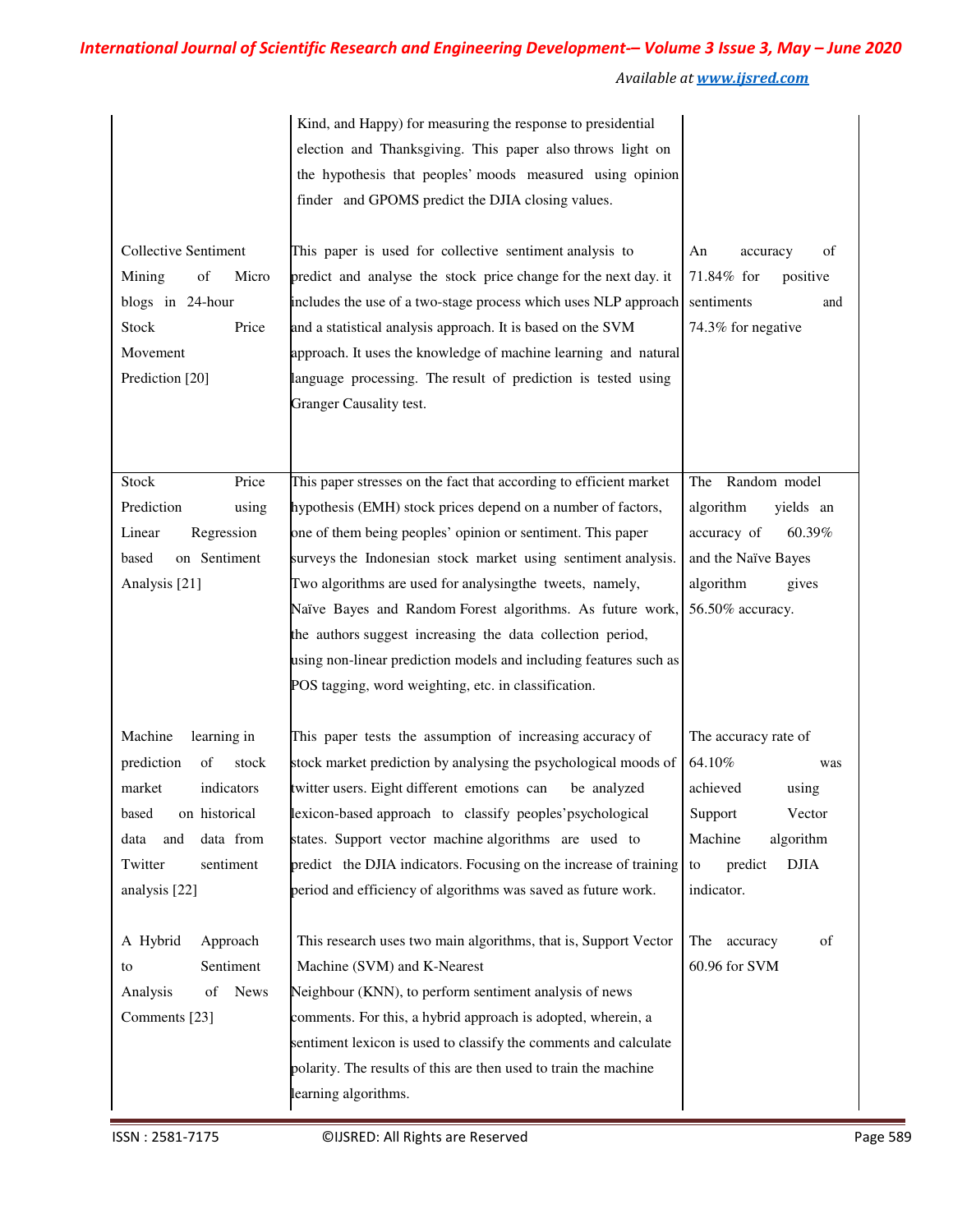*Available at www.ijsred.com*

| Prediction<br>Relying<br>on Text<br>mining and<br>Sentiment<br>Analysis<br>with<br>Tweets [24] | This paper focuses mainly on the twitter feature sparse problem<br>and also the unreliability of using average sentiment score. This<br>is overcome using a hybrid approach consisting of entiwordnet<br>to give additional weightage. SVM cross validation is used. | without<br>Accuracy<br>Feature<br>selection<br>(FS) was<br>53.62%,<br>whereas with FS, an<br>of<br>accuracy<br>up to<br>84.06%<br>was<br>obtained. |
|------------------------------------------------------------------------------------------------|----------------------------------------------------------------------------------------------------------------------------------------------------------------------------------------------------------------------------------------------------------------------|----------------------------------------------------------------------------------------------------------------------------------------------------|
| Stock<br>Trend                                                                                 | This paper proposes a system wherein the Bayesian classifier                                                                                                                                                                                                         | An accuracy of up to                                                                                                                               |
| Forecasting Method                                                                             | is used based on the system similar model to predict stock                                                                                                                                                                                                           | 78.5% is obtained                                                                                                                                  |
| <b>Based on Sentiment</b><br>Analysis and System<br>Similarity<br>Model<br>$[25]$              | movement. The system is tested using inter cross and turnover<br>test.                                                                                                                                                                                               |                                                                                                                                                    |
| Stock<br>Market<br>Forecast<br>Using<br>Sentiment Analysis<br>$[26]$                           | In this paper they have used twitter and BSE to calculate public<br>moods and used granger causality to predict the results,<br>they also implemented SOFNN (Self organised fuzzy neural<br>network) for decoding non-linear time series.                            | of<br>An<br>accuracy<br>75.56%<br>was<br>obtained                                                                                                  |

#### **References**

- [1] Manisha Shinde-Pawar,"Formation of Smart Sentiment Analysis Technique for Big Data",International Journal of Innovative Research in Computer and Communication Engineering(An ISO 3297: 2007 Certified Organization) Vol. 2, Issue 12, December 2014
- [2] Kim Schouten and Flavius Frasincar, "Survey on aspect-level sentiment analysis", IEEE Transactions on Knowledge and Data Engineering, Volume: 28, Issue: 3, March 1 2016
- [3] E.VanKleef, H. C. M. Van Trijp, and P. Luning, "Consumer research in the early stages of new product development: a critical review of methods and techniques," food quality preference, Vol.16, no. 3, pp. 181–201, 2005.
- [4] Y. Chen and J. Xie, "Online Consumer review: word-of-mouth as a new element of MarketingCommunication mix," manage. sci., Vol. 54, no. 3, pp. 477–491, 2008.
- [5] MichałSkuza, Andrzej Romanowski, "Sentiment Analysis of Twitter Data within Big DataDistributed Environment for Stock Prediction", Proceedings of the Federated Conference on Computer Science and Information Systems pp. 1349–1354 ACSIS, Vol. 5.